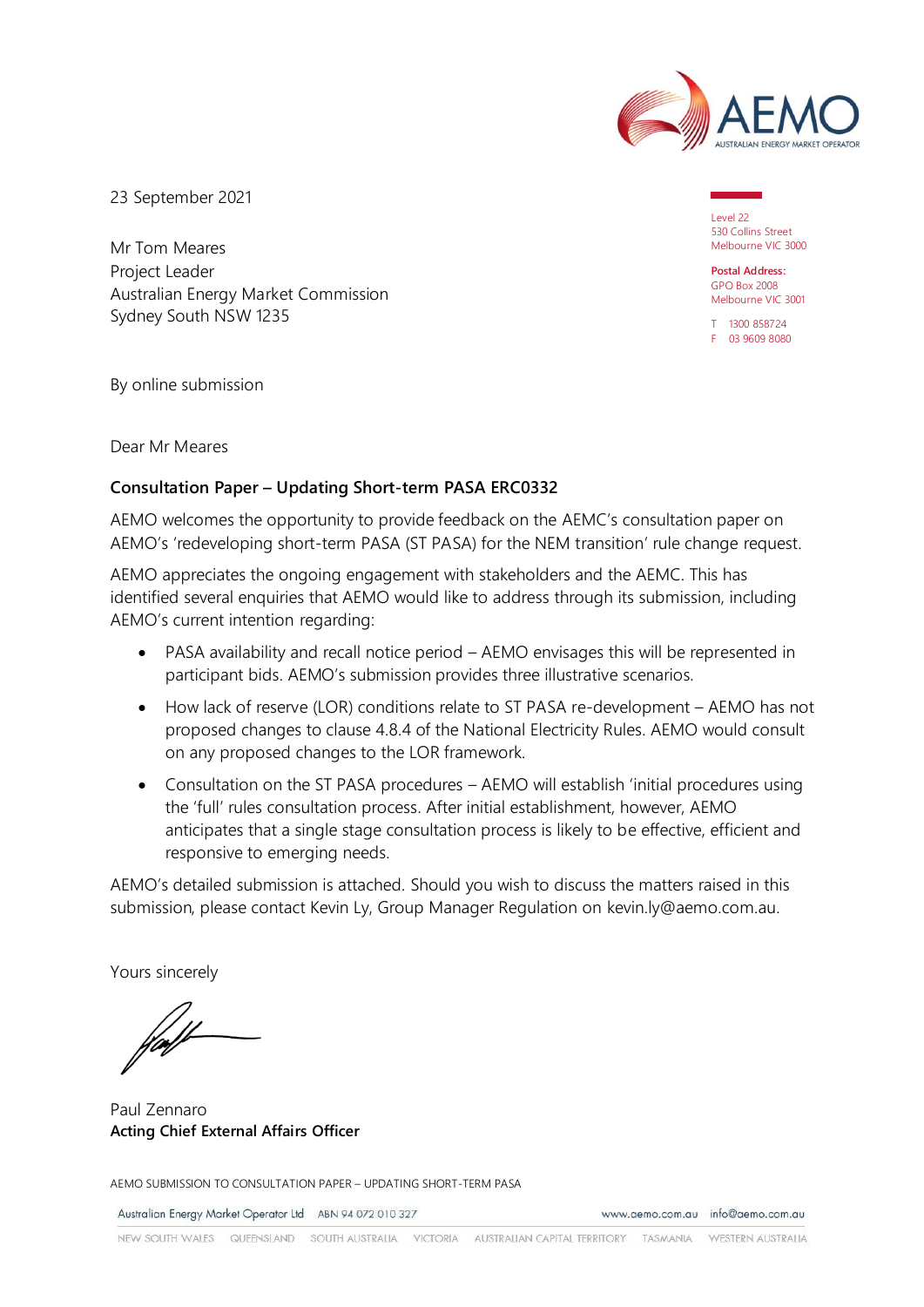

# ATTACHMENT 1: AEMO SUBMISSION TO THE CONSULTATION PAPER – UPDATING SHORT-TERM PASA (ERC0332)

## PASA availability and recall period

AEMO's proposed PASA availability definition deletes the reference to physical plant capability that can be made available on 24 hours' notice and instead provides that relevant participants specify physical plant capability that can be made available within a given recall period in accordance with the Reliability Standard Implementation Guidelines (RSIG). This change is proposed to allow participants more flexibility in specifying their unit's recall period, which AEMO considers will better reflect the physical plant capability for the ST PASA forecasting horizon. The 24-hour notice for MT PASA would also be specified in the RSIG.

In stakeholder sessions and discussions from December 2019 to February 2021, stakeholders identified that extra capacity could be made available if the ST PASA notice period was more flexible, e.g. allows a shorter or longer notice period. AEMO considers that participants providing a recall period that is within a range (e.g. between 30 minutes and 3 days) is appropriate because it would allow relevant participants to better reflect their available physical plant capability. The range needs to take into account practical requirements, for example AEMO would rarely make decisions to recall capacity more than 72 hours ahead. The proposed rule will allow participants and AEMO to consider an appropriate range for the ST PASA timeframe in the RSIG consultation.

Currently, participants must provide PASA availability data as part of their dispatch bid but (given the 24 hour notice period in the definition) the bid does not include a specific recall period. Under NER clause 4.8.5A(d), AEMO can request participants to submit PASA availability and associated recall period data via the generator recall market portal when there is the potential for AEMO to intervene in the market.

In the new ST PASA design, AEMO anticipates that participants would submit both PASA availability and the associated recall period, the detail of how this would be implemented will be considered in consultation with stakeholders on the detailed design. This will also allow an opportunity to consider with participants how best to rationalise the provision of this information via bids and the generator recall market portal.

The simple scenarios below illustrate how a participant would be expected to bid under AEMO's proposal.

### *Scenario 1*

A 300 MW generating unit is out for maintenance and the participant can recall it to be back in service given 72 hours' notice on the first day and given 5 hours' notice on the last day of the maintenance period. The table below illustrates how the participant could reflect this in its bid for each trading interval.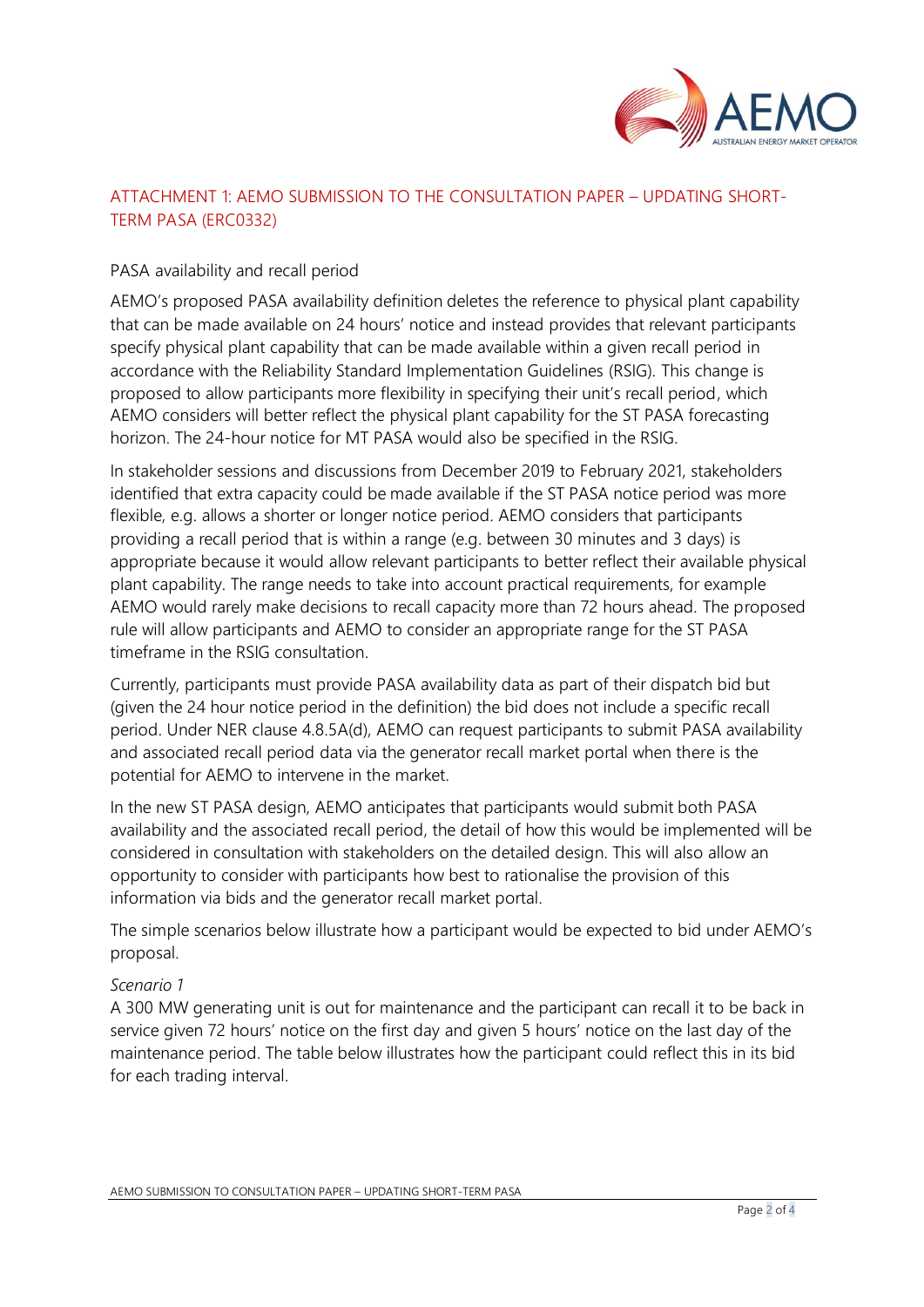

| Trading Interval | Max Availability (MW) | PASA Availability (MW) | Recall Period |
|------------------|-----------------------|------------------------|---------------|
|                  |                       | 300                    | 72 hours      |
|                  |                       | 300                    | 72 hours      |
| $\cdots$         |                       |                        |               |
| Last day         |                       | 300                    | 5 hours       |
|                  |                       | 300                    | 5 hours       |

### *Scenario 2*

A 300 MW generating unit's capacity is partially unavailable and can be recalled back to full capacity given 40 hours' notice.

The table below illustrates how the participant would reflect this in its bid for each trading interval.

| Trading Interval | Max Availability (MW) | PASA Availability (MW) | Recall Period |
|------------------|-----------------------|------------------------|---------------|
|                  | 200                   | 300                    | 40 hours      |
|                  | 200                   | 300                    | 40 hours      |

## *Scenario 3*

A 300 MW generating unit's technical capacity is fully available but has bid a lower capacity availability due to commercial reasons, however it can be brought to full capacity immediately. The table below illustrates how the participant would reflect this in its bid for each trading interval.

| Trading Interval | Max Availability (MW) | PASA Availability (MW) | Recall Period |
|------------------|-----------------------|------------------------|---------------|
|                  | 150                   | 300                    | 30 minutes    |
|                  | 200                   | 300                    | 30 minutes    |

### Lack of reserve declarations

There is an interaction between the proposed ST PASA redevelopment and the LOR framework. It should be noted that AEMO has not proposed rule changes to clause 4.8.4 of the National Electricity Rules (NER).

As a part of AEMO's consultation on the ST PASA procedures and the RSIG, AEMO intends to review the current LOR framework and consult on this review and potential changes to the Reserve Level Declaration Guidelines. This will be a separate process from the AEMC's consultation.

Single stage rules consultation process for ST PASA Procedures

AEMO's proposed rule includes a mandated single stage consultation process to apply to the ST PASA procedures under NER clause 3.7.3(b), with the objective of aligning with the Reserve Level Declaration Guidelines' consultation requirements. AEMO's intent is to establish the initial ST PASA procedures using a full rules consultation process together with additional engagement mechanisms such as working groups and briefings if necessary, as there is a significant amount of detail to consult on with stakeholders. AEMO remains keen to publish ST